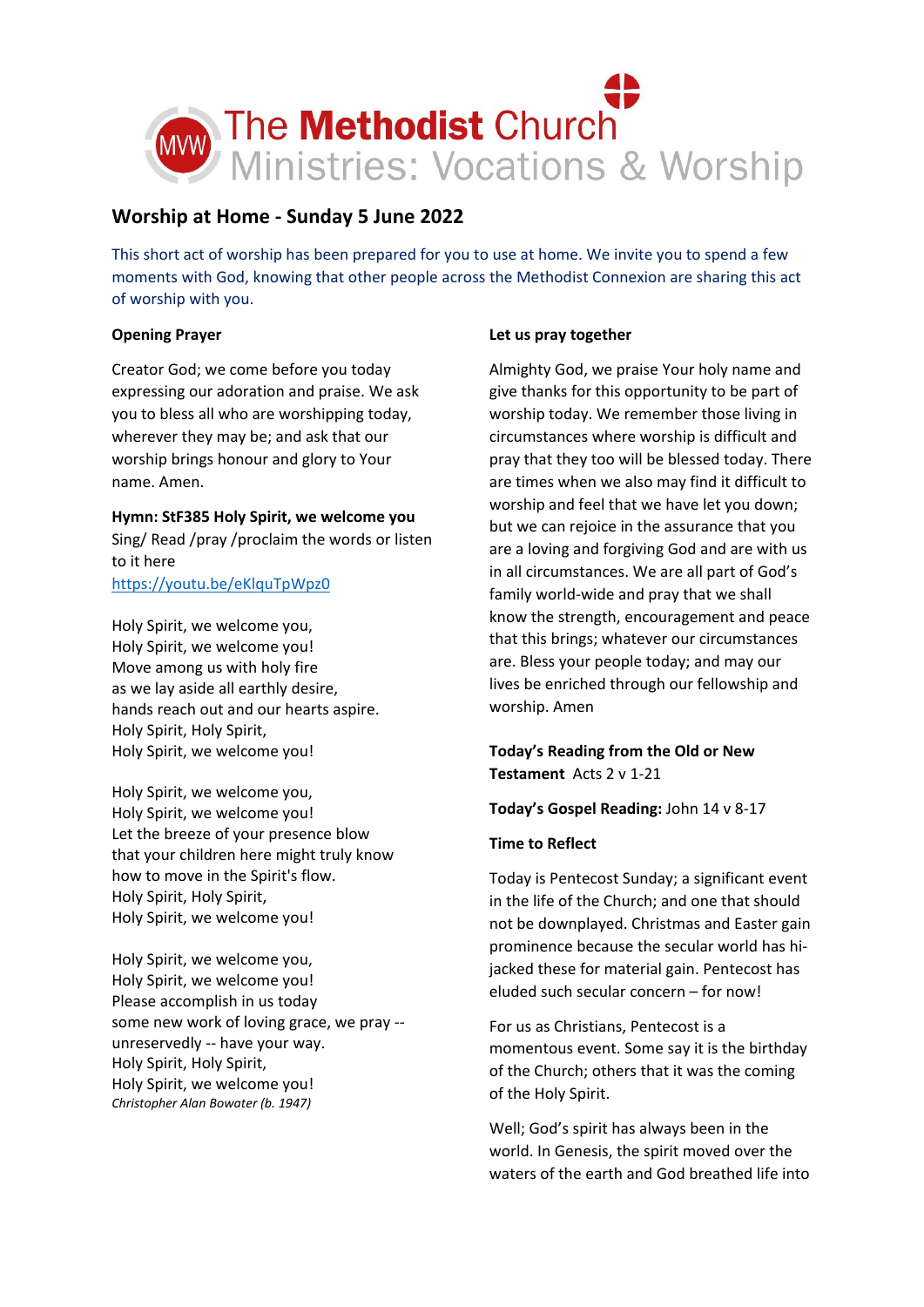Creation (the Hebrew word ruach means spirit and breath). God's spirit gave people special gifts eg the gift of prophecy but also some practical gifts such as Samson's strength. In the New Testament, the spirit of God was operative in the life of Jesus and was essential to the life of the early church as well as each individual Christian. The early church was full of joy, love and praise and no decision was taken without asking for the guidance of the Holy Spirit. Prayer, patience and obedience were 3 key elements in the life of the early Church.

Can we learn from that pattern? How do we make decisions as a Church? What part does prayer and the guidance of the Holy Spirit play? How patient are we in waiting upon God when we live in a world where instant responses are expected?

On the day of Pentecost, God's spirit gave the early Church a new joy in worship and praise; a new love for one another and the world, a new understanding of God and a desire to share this good news with everyone.

May the blessings of God's spirit be alive and well in the life of God's people and church today, inspiring us to go forth and share God's love and blessing wherever we go and with whoever we meet. Amen.

Take a time to sit quietly

### **A time of prayer**

Father God,

We come before you today with much in our hearts and on our minds. We look at the world and see so many needs both on the world-wide stage and also in our own communities and lives. So we pray today that peace may prevail over conflict- conflict between nations, conflict in our communities and conflict in our families. May people find ways of living together in harmony, despite differences they may have. Much of our world continues to be affected by injustice and poverty. We give thanks for those who are working to alleviate suffering and bring justice to those who are oppressed.

We remember before you those who are sad, lonely and isolated. We especially pray for those who have been forced to flee their homes, losing all that they have. We pray that they may find comfort, friendship and a sense of belonging in a world that can so often feel distant and uncaring. As our Queen celebrates her Platinum Jubilee, we give thanks for her years of service, dedication and example.

Help us to be humble and faithful servants, following the example of Jesus – the Servant King. He calls us to enthrone Him in our lives but also learn how to serve the needs of others, for it is Christ we are serving. Amen

### **The Lord's Prayer**

*Our Father ……*

### *Hymn: Listen to*

**[https://www.youtube.com/watch?v=M3](https://www.youtube.com/watch?v=M3bsgoPjcg4) [bsgoPjcg4](https://www.youtube.com/watch?v=M3bsgoPjcg4)**

#### **A prayer of blessing**

Bless us O Lord as we seek to serve you in our daily lives. May our words and deeds be worthy of your name. May your peace and blessing be with us all for we ask this in Jesus' name. Amen

Original Materials by John Roughley (local preacher Bede Methodist circuit, Gateshead)

All

Hymns reproduced under CCLi 1144191.

Local Churches please insert CCCLi No here

We are grateful to all the Ministers and Local Preachers from around the Connexion who have contributed to Worship at Home. This resource is administrated by Ministries: Vocations and Worship in the Connexional Team.

For more worship resources see

[The Bible \(methodist.org.uk\)](https://www.methodist.org.uk/our-faith/the-bible/)

[Singing the Faith Plus \(methodist.org.uk\)](https://www.methodist.org.uk/our-faith/worship/singing-the-faith-plus/)

#### Acts 2 v 1-21

When the day of Pentecost had come, they were all together in one place. And suddenly from heaven there came a sound like the rush of a violent wind, and it filled